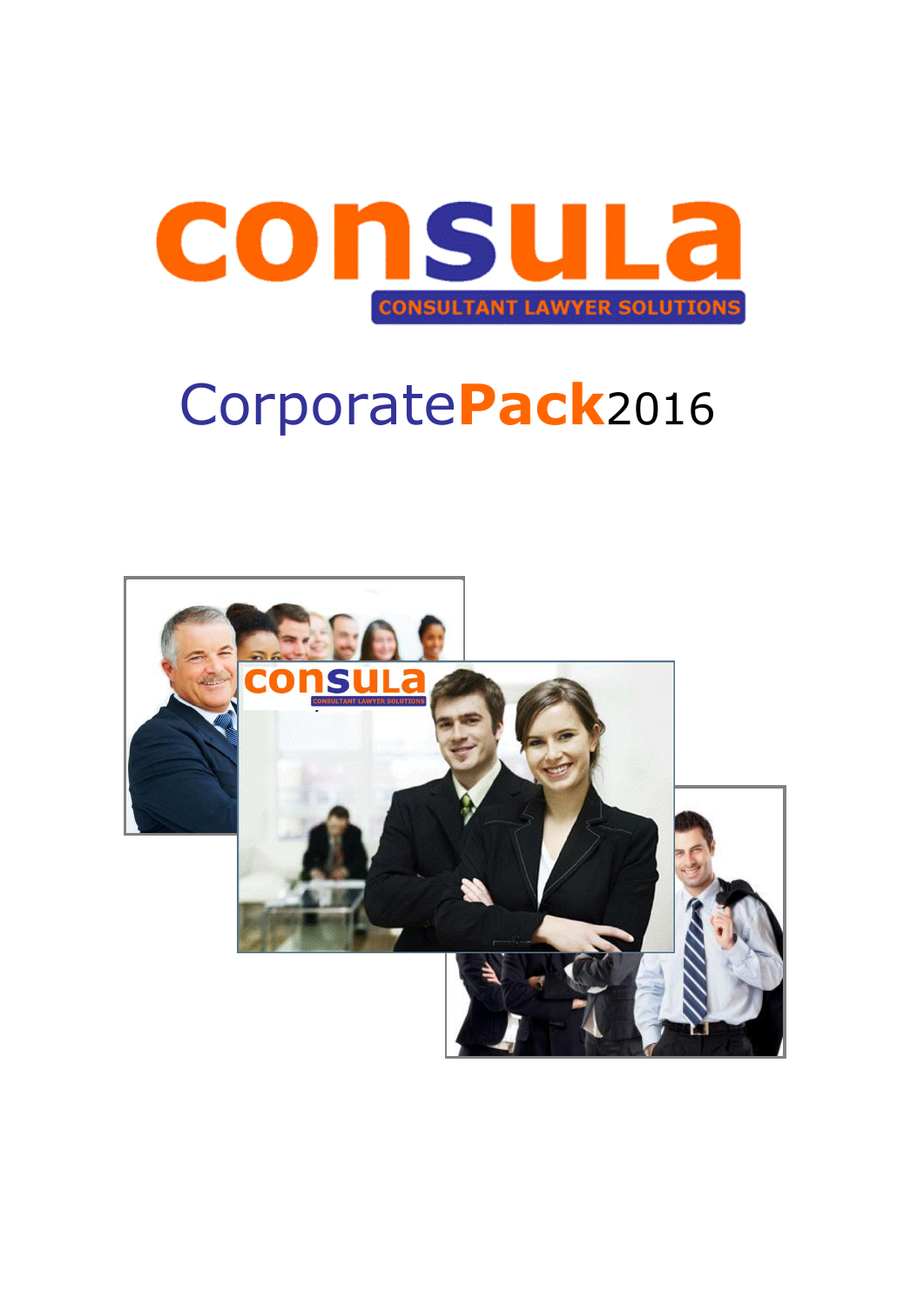

# **CONSUL**

## www.consula.co.uk

Welcome to Consula, The consultancy for legal, business and strategic solutions

Consula is the most cost-effective solution for your business in these uncertain, increasingly competitive and cost-conscious times. If your business needs legal support, strategic innovation or access to know-how, then take a look at our range of products and services, delivered by experienced, competent lawyers to small, medium and large clients who all have one thing in common – success!

Founded by top Chartered Legal Executive Lawyer, Martin Callan, solutions, guidance and market opportunities are available through Consula's professional services. Consula offers substantive and practical solutions within the legal marketplace for law firms, new start-up businesses, established businesses and has fast become an invaluable source of legal and strategic solutions to a small but growing clientbase.

Martin is a Council member of the Chartered Institute of Legal Executives, Treasurer of the CILEx London Branch and a founding Trustee and Treasurer of The Lord Edmund-Davies Legal Education Trust (LEDLET). Martin has been working in the Legal Profession for 22 years and spent much of the last 10 years in senior management/strategic roles.

Our strategic solutions draw on many years experience at all levels in small, medium and large businesses of different structures. This breadth of strategic experience, combined with legal practice and management/board experience, enable innovative and practical solutions as well as objective opinion, support and networking opportunities to be developed.

### STRATEGIC SOLUTIONS

BUSINESS PLANNING PROCESS MAPPING PROJECT MANAGEMENT MARKETING STRATEGIES CHANGE MANAGEMENT KNOWLEDGE MANAGEMENT LEADERSHIP COACHING CLIENT RELATIONSHIP MANAGEMENT REGULATORY & COMPLIANCE RISK MANAGEMENT LAW FIRM SUPPORT BUSINESS SUPPORT START-UP SUPPORT

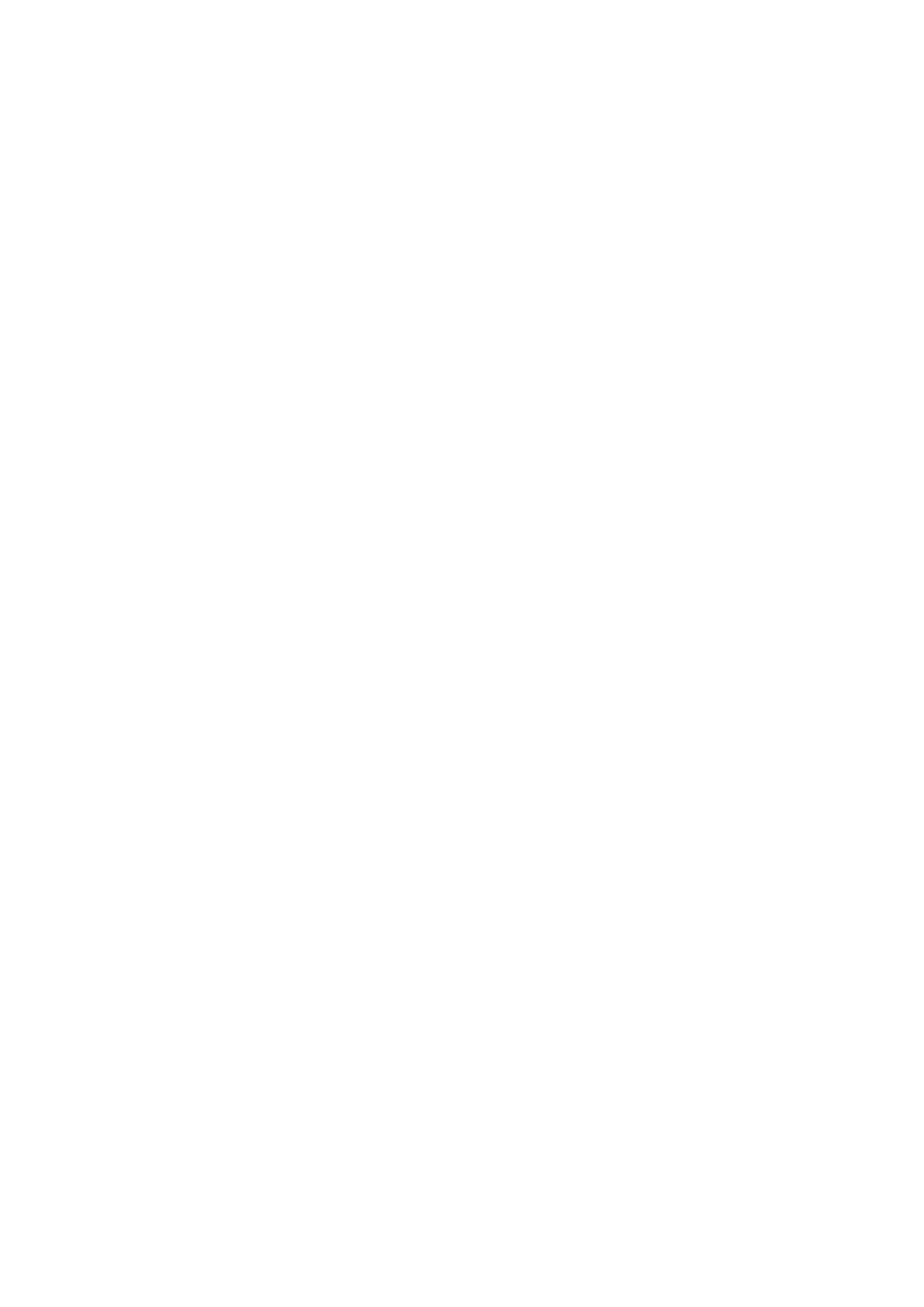Consula offers tailored, bespoke solutions in a flexible, costeffective way

Whether you are a start-up, an existing business or a  $\frac{1}{1}$  and  $\frac{1}{2}$  firm,  $\frac{1}{2}$ 



### CONSULA PROVIDES A FLEXIBLE END TO END SOLUTION TO MEET YOUR NEEDS CONSULA PROVII

Consula understands the uncertain nature of the market these days. Reforms, restructuring, changes in law and regulation combined with reforms across training, pricing and employee rights makes for a lot of uncertainty but when combined with economic uncertainty you may need flexible, cost-effective solutions.



Law firms, in particular, now have a number of challenges and opportunities arising out of the Clementi and Jackson Reforms, especially with ABS and changes to litigation in PI.

Start-ups are facing one of the toughest times to

launch, with limited funding, tougher lending criteria and a more competitive marketplace.

Consula understands the nature of these challenges and the opportunities that can be derived from them by taking a different perspective that can help to innovate new solutions.



### LEGAL SOLUTIONS

You may need some help drafting your terms & condition, or with a debt or legal dispute. You may just need some guidance to understand your rights and obligations, or you may need an in-house legal office to deal with a particular ongoing matter. We can help.



#### BUSINESS SOLUTIONS

You may need strategic assistance to develop your business. You may just need fresh eyes to put a proposal in perspective, or you may need a Project Manager to run a particular project. You could simply want help deciding on different models/structured your business could have. Consula can help.



#### START-UP **SOLUTIONS**

You may need guidance and assistance with your new start-up to compliment any mentoring you may have. We provide tailored and very cost-effective solutions designed for start-ups.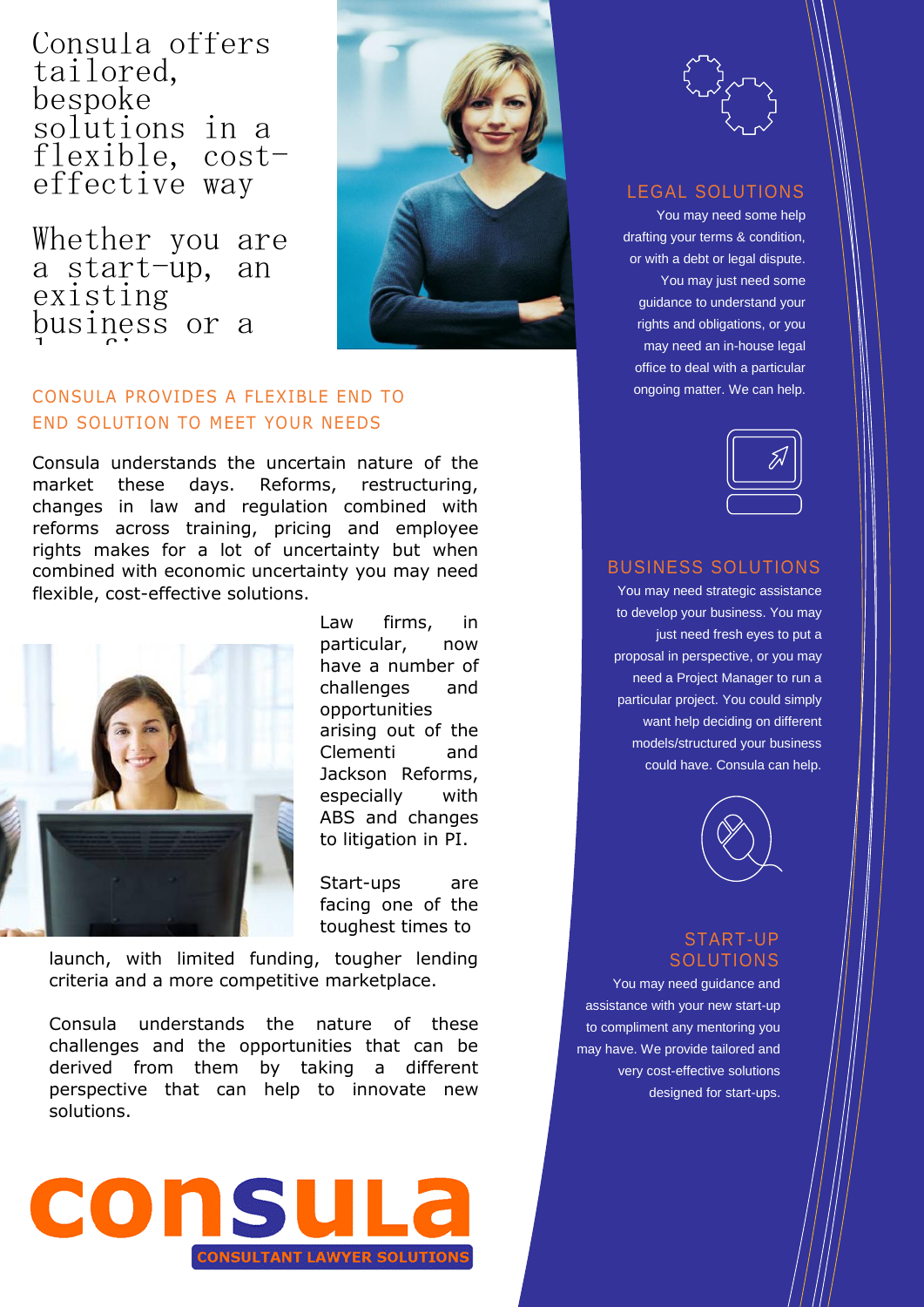



## FOR LAWYERS & LAW FIRMS

### LEGAL SOLUTIONS

PERFORMANCE & PROFIT LEXCEL ACCREDITATION ABS.

ALTERNATIVE ABS

LOCUM COVER

MARKET OPPORTUNITIES

RESEARCH & DEVELOPMENT

RISK & COMPLIANCE

PRACTICE MANAGEMENT

PROJECT MANAGEMENT

Since the Legal Services Act reforms, including Jackson and Clementi, have moved forward, the marketplace for law firms is increasing in competitiveness and faces a number of challenges.

Alongside changes to the Regulation of lawyers, the Legal Education & Training Review, the introduction of Legal Disciplinary Practices and Alternative Business Structures, the market is also facing challenges from the economic difficulties, PII renewal, negligence claims and more. All of these pressures often mean that market opportunities, opportunities to restructure and opportunities to maximise WiP can be missed.

Consula can provide objective, fresh, innovative and market-leading solutions to meet the challenges and identify the opportunities.

Whether you are a sole practitioner or a small to medium practice, an objective perspective from a well-connected market-orientated strategist can help to develop new approaches, identify new opportunities and inspire management teams to step-up with more confidence.

Full business plans for certain types of projects including financial projections can help to provide clear signposting for opportunities such as Professional Negligence (Conveyancing), Industrial Disease (Hearing Loss), Barclays Bank LIBOR Fixing and can also help to identify and source capital funding, if required.

Consula can also provide your firm with practice management and project management assistance to deal with specific matters, or even help provide or source temporary cover for sickness or maternity leave. We also provide agency based solutions to help develop market opportunities.

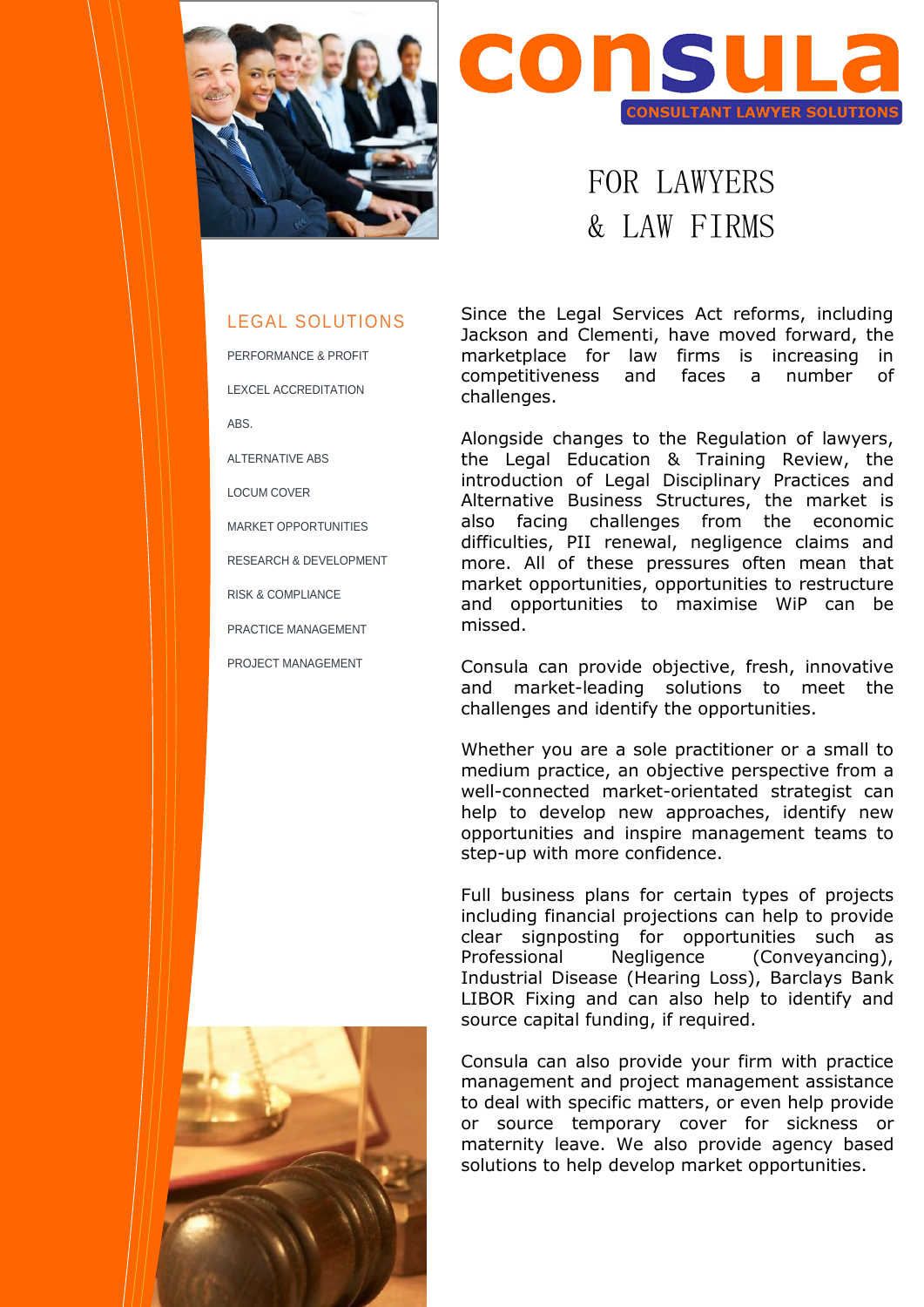Consula offers tailored, bespoke solutions in a flexible, costeffective way.

Whether you are a solepractitioner, small firm or medium sized sized and all the size of the size of the size of the size of the size of the size of the size of <br>Size of the size of the size of the size of the size of the size of the size of the size of the size of the si



### **CONSULA PROVIDES LAWYERS AND** LAW FIRMS WITH EFFECTIVE SOLUTIONS CONSULA PROVIDES LAWYERS

The development and implementation of effective customer focused and "compliance-active" working methods have become an ever more important ingredient in business success in recent years.

This is even more so as the number of negligence claims against solicitors increases.



There are many ways to mitigate the risk of regulation.

Apart from control and transparency, you may want to consider methods that help reduce the risk of noncompliance.

Risk-averse solutions

can give your firm the flexibility to adapt to a changing marketplace whilst avoiding and mitigating risk and compliance issues.

As well as Lexcel accreditation, other regulatory regimes can be deployed in arms-length structures to enable you to protect your core business whilst maximising market opportunities.

We have experience of this kind of corporate structure remodelling and why it can produce lowerrisk models in an uncertain marketplace.





### OPERATIONAL SOLUTIONS

Whether you want LEXCEL accreditation, need to run inhouse compliance audits or simply need Locum cover for a short period. Consula can provide you with the operational solutions to meet your needs.



#### BD SOLUTIONS

Business Development is a key aspect of law firm survival these days. Many firms used to rely heavily on repeat business, but the marketplace is more competitive now than ever. We can help you to develop BD or marketing strategies that put your firm ahead of the competition.



#### R&D SOLUTIONS

One of the hardest things to do as a firm is to take on the risk of R&D, such as test cases, as not only is WiP at risk of being unrecoverable, but reputation is as well. We can provide an agency based solution to help protect your brand and run test cases through regulators or the Courts (with Counsel).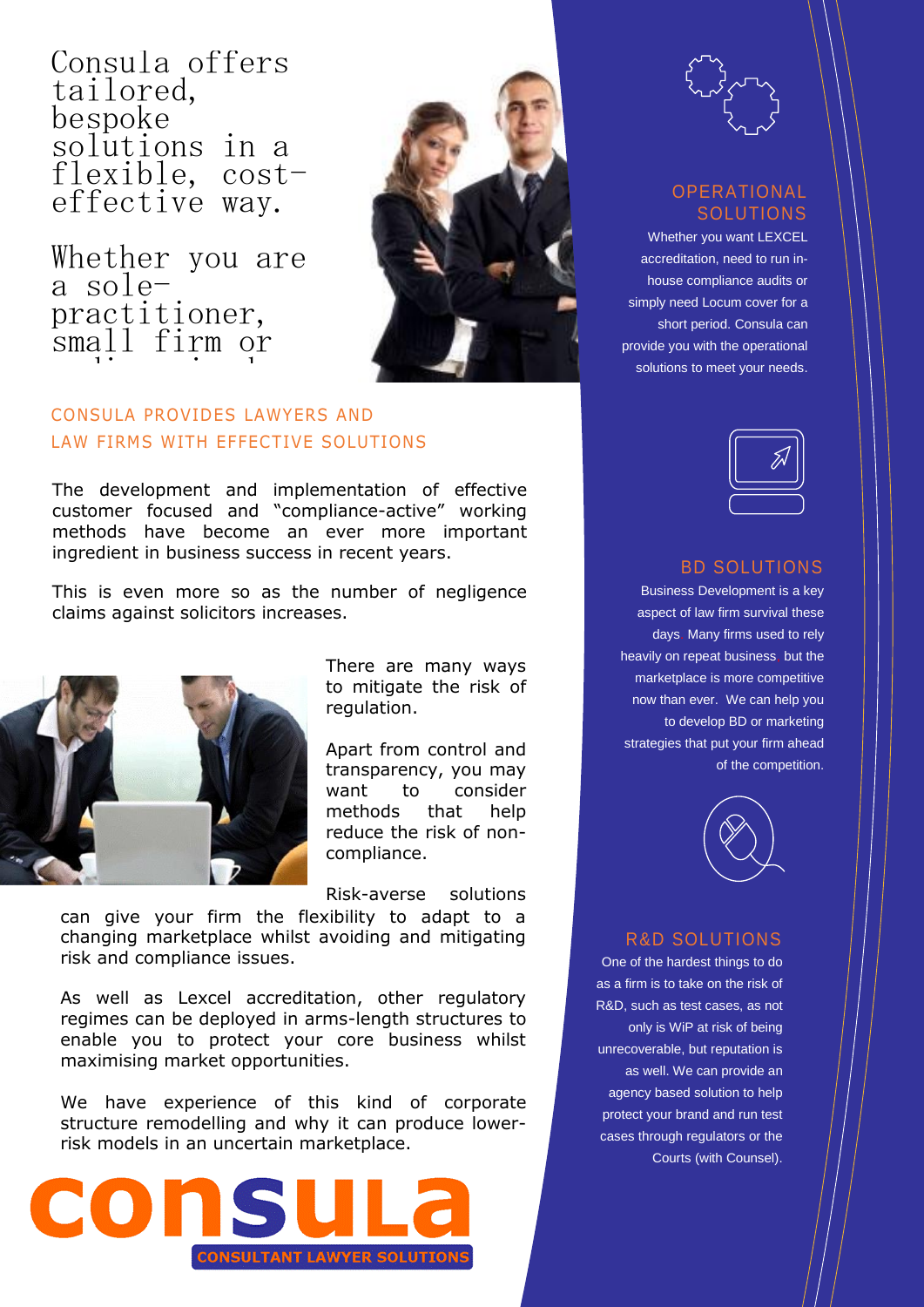



### FOR START-UPS

### START-UP SOLUTIONS

COMPANY FORMATION BUSINESS PLAN SUPPORT IN-HOUSE LAWYER SUPPORT LEGAL DIRECTOR SUPPORT AD-HOC GUIDANCE HELP DRAFTING TERMS REGULATORY / COMPLIANCE STRATEGIC INPUT BUSINESS DEVELOPMENT NETWORK Consula is the most cost-effective solution for start-up businesses in these uncertain, increasingly competitive and cost-conscious times. We offer a range of solutions designed for start-ups. Compliment any mentoring you may be getting with effective legal support to cover a range of key areas that start-ups may need.

Whether you want ad-hoc support on a rolling basis, tailored support for a specific project (such as help drafting your trading terms & conditions or contracts) Consula can help.

With very flexible, cost-effective solutions designed for start-ups, you can add legal support to your existing mentoring program. Our solutions can help you through the design, development and implementation stages of your new business and provides you with invaluable insight, signposting and an understanding of the nature of different legal issues and process that you may face during your early years.

Consula is a start-up too, but our Founder, Martin Callan, has many years experience of working in the start-up environment, particularly in respect of law firms, claims management companies and procurement companies. This experience covers operational matters, policy development, HR, staffing and recruitment, tailoring pitches to investors and regulatory and compliance matters (particularly with the SRA, IPS, MoJ and FSA).



This experience, understanding and access to a national and growing network can add significant resource to your fledgling business without adding significant overheads. This can be particularly useful for smaller start-ups with limited resources who understand their business and want to focus their time on the business itself rather than the many administrative and legal issues that can arise.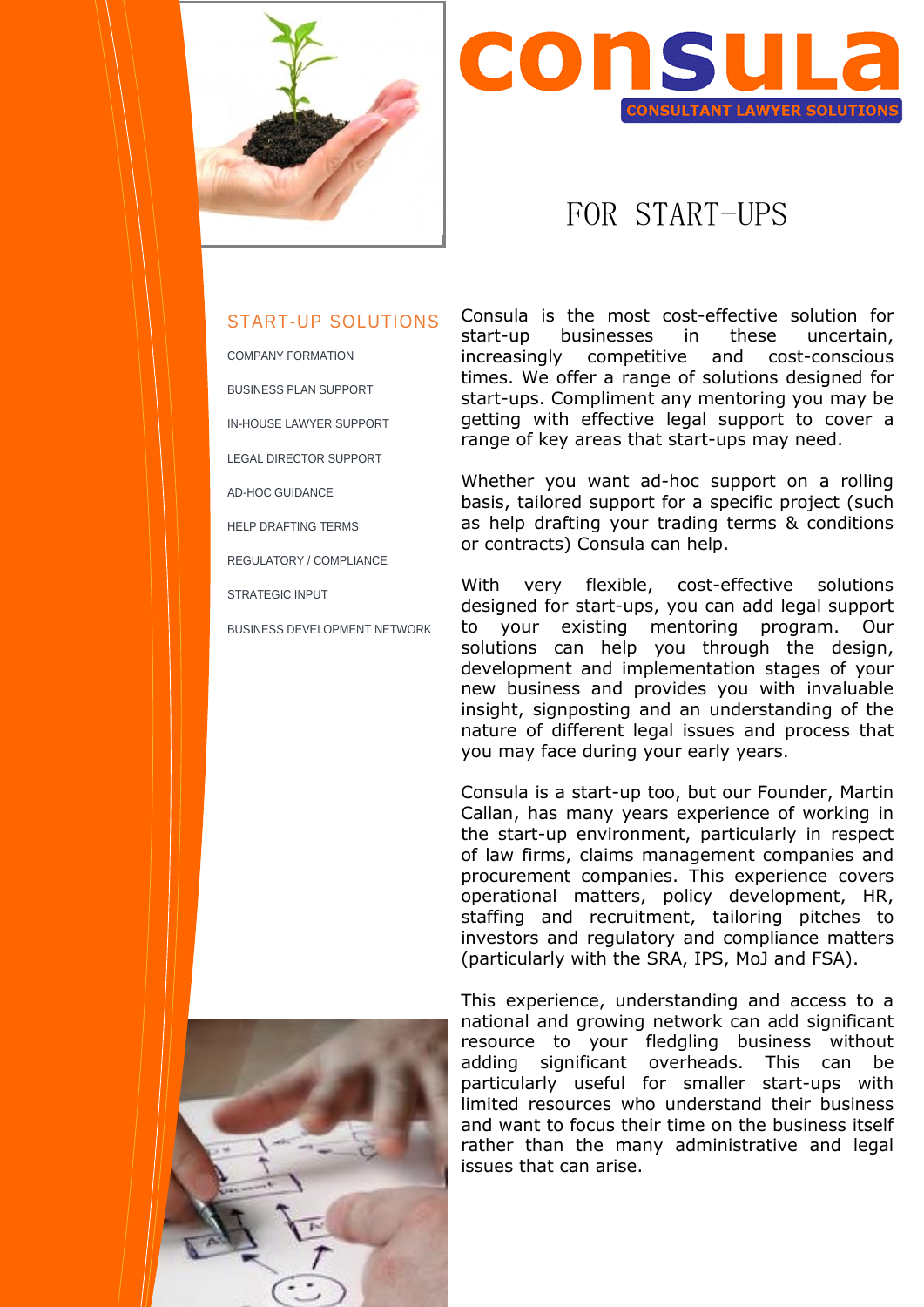Whether you are a sole-trader, small company or medium sized start-up…

Consula has the solutions you  $n \geq 1$ 

CONSULA PROVIDES START-UPS WITH EFFECTIVE SOLUTIONS



Your business idea is as individual as you are! However, no matter what the idea, it's vital that you give yourself the best possible chance if you're thinking of starting your own business.

Consula believes that the economic recovery and rebalancing emerging from the financial crisis will take place slowly and wants to help start-ups like yours to



plan and be best placed to succeed in the long-run.

It has been said that businesses don't plan to fail – they fail to plan. If you are starting your own business and want to succeed, you will need a detailed plan.

This means taking account of legal, regulatory and day to day challenges that you are likely to face. Complimenting the support of a business mentor with Consula can help you meet those challenges.

As well as Ad-hoc support, Consula provides a range of flexible, tailored solutions for specific aspects of your new business. Whatever your needs, Consula has the experience, network, insight and resource to provide your start-up with legal and strategic support in a costeffective, flexible and professional way.



### LEGAL SUPPORT **SOLUTIONS**

Whether you want help drafting terms or contracts, or support with a legal process or dispute, Consula can help. You may simply need guidance on regulatory matters, or support with legal forms. Consula has the solutions for your start-up.



### STRATEGIC **SOLUTIONS**

Business planning and strategy vary from business to business. Innovation can often be challenged by practical, legal and regulatory obstacles which impact on strategic goals. Consula understands this and can help you find routes to strategic success.



### AD-HOC SOLUTIONS

If you don't want to commit to retaining Consula as your inhouse legal officer, we also provide Ad-hoc solutions on flexible terms, giving you support and guidance when you need it. However, because of the way the regulation of legal services works, this type of service has limitations.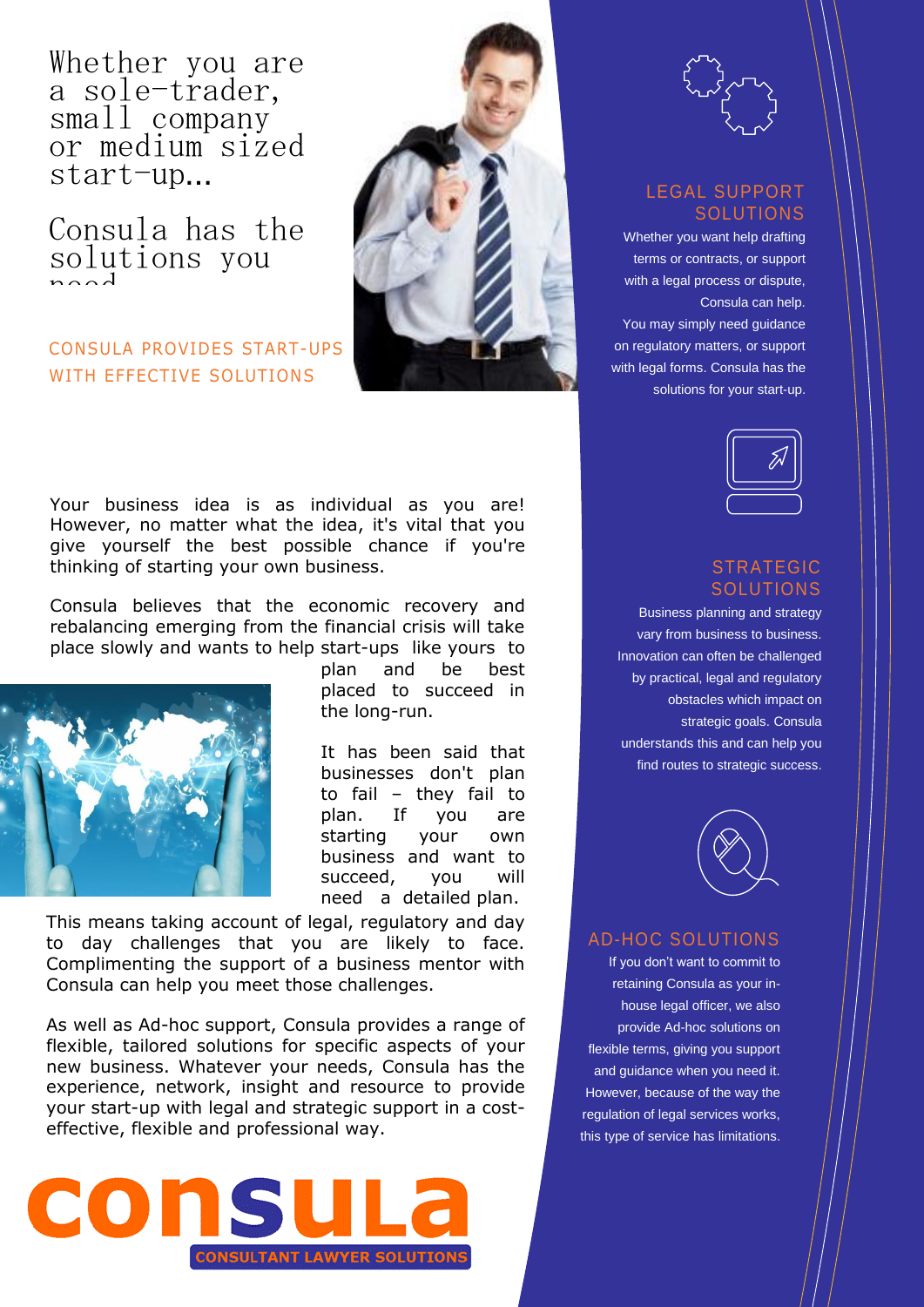



### FOR BUSINESS

### BUSINESS SOLUTIONS

PROJECT MANAGEMENT

STRATEGIC INPUT

IN-HOUSE LEGAL SUPPORT

DEVELOPING MARKETING STRATEGY

LEADERSHIP & MANAGEMENT

KNOWLEDGE MANAGEMENT

REGULATION & COMPLIANCE

LIMITED AD-HOC SUPPORT

PRODUCT DEVELOPMENT/PACKAGING

Consula is the most cost-effective solution for your business in these uncertain, increasingly competitive and cost-conscious times. If your business needs legal support, strategic innovation or access to know-how, then take a look at our range of products and services, delivered by experienced, competent lawyers to small, medium and large clients who all have one thing in common – success!

Whether you need specific legal support on an on-going basis (perhaps there is a dispute you need resolved, or court action you need support with), or whether you need strategic support to develop a new product or service, Consula can help.

Our Founder, Martin Callan, has worked as part of the management team on a number of different projects of varying sizes over the past 7 years from packaging legal services into a product to designing, developing and implementing corporate structures to meet strategic goals.

This experience, combined with legal practice, management and leadership, provides a blend of skills and know-how of a rare kind. This blend helps to provide a unique perspective towards problem solving, product development and strategy that has helped bring about innovation, efficiency, leveraged revenue streams and solutions to regulatory obstacles.

With a strong emphasis on risk, KPIs, visibility and compliance, our solutions, ideas and approach can help resolve issues, inspire new ideas, improve productivity and give our clients an edge in the marketplace. Whatever your legal or strategic needs are, Consula can help bring fresh eyes, fresh ideas and innovative solutions to help your business overcome challenges and deliver strategic objectives.